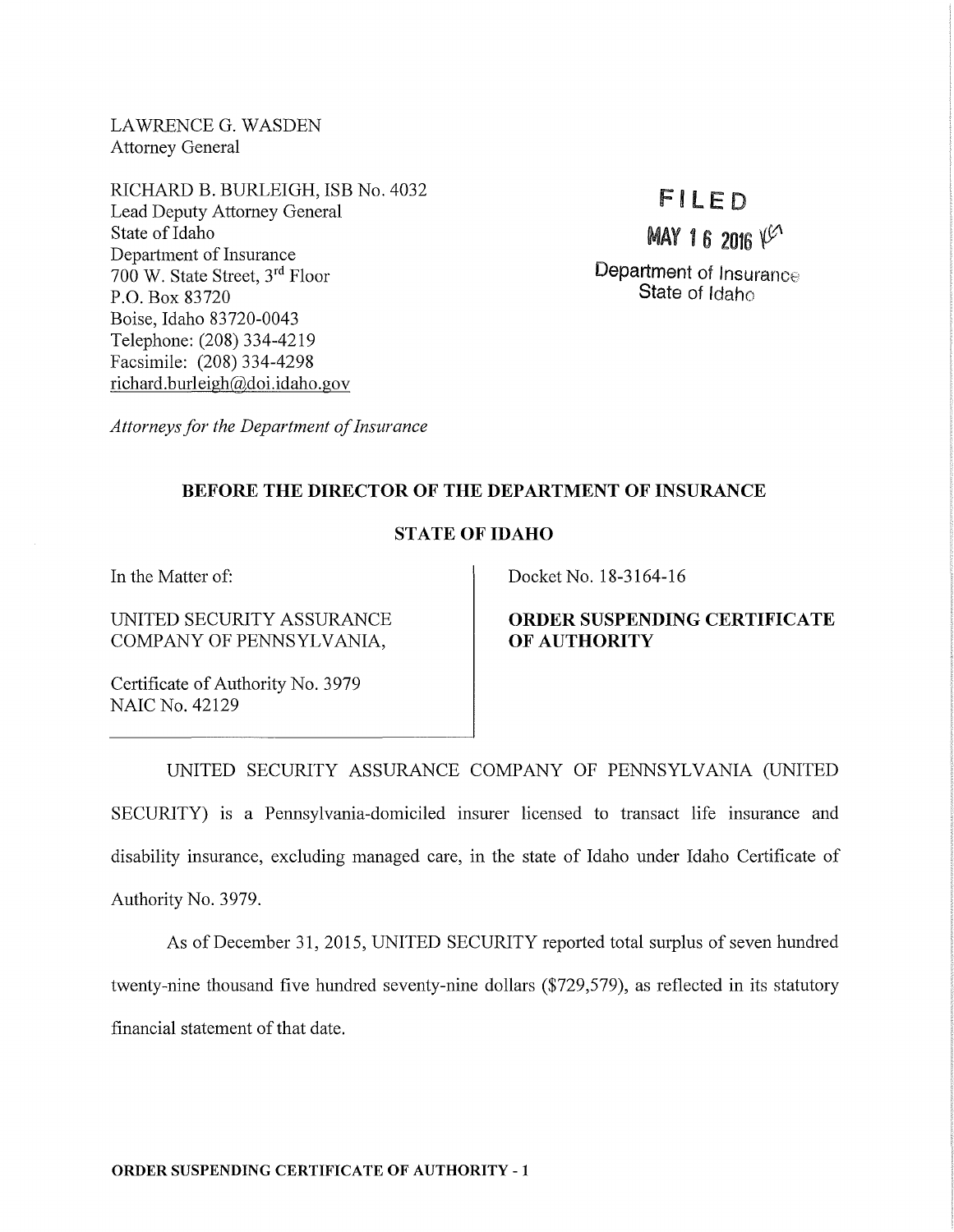The Director, having reviewed the foregoing and the requirements of Idaho Code §§ 41-  $313(1)$  and  $41-326(1)(b)$ , and good cause appearing therefor,

THE DIRECTOR HEREBY FINDS that UNITED SECURITY does not meet the requirements for maintaining surplus set forth at Idaho Code  $\S$  41-313(1), and thus does not meet the requirements for holding a certificate of authority in the state of Idaho.

NOW, THEREFORE, IT IS HEREBY ORDERED, pursuant to Idaho Code § 41- 326(1)(b), that Certificate of Authority No. 3979 issued to UNITED SECURITY is SUSPENDED, effective immediately, for a period of one (1) year from the date of this order. The Director may terminate the suspension sooner if the cause for said suspension is corrected and UNITED SECURITY is otherwise in compliance with title 41, Idaho Code.

IT IS FURTHER ORDERED that UNITED SECURITY shall comply with the requirements of Idaho Code § 41-329, including § 41-329(2), which states: "During the suspension period the insurer shall not solicit or write any new business in this state, but shall file its annual statement, pay fees, licenses, and taxes as required under this code, and may service its business already in force in this state, as if the certificate of authority had continued in force."

IT IS FURTHER ORDERED, pursuant to Idaho Code  $\S$  41-330(1), that, within four (4) days after notice of this suspension is provided, UNITED SECURITY shall notify, by any available means, every person authorized to write business in the state of Idaho by said insurance company, to immediately cease to write any further insurance business for UNITED SECURITY in Idaho.

IT IS FURTHER ORDERED that, within sixty (60) days of the date of this order, UNITED SECURITY file with the Director a complete listing of its policies owned by or issued to residents of the state of Idaho current as of the date of this order, notwithstanding any such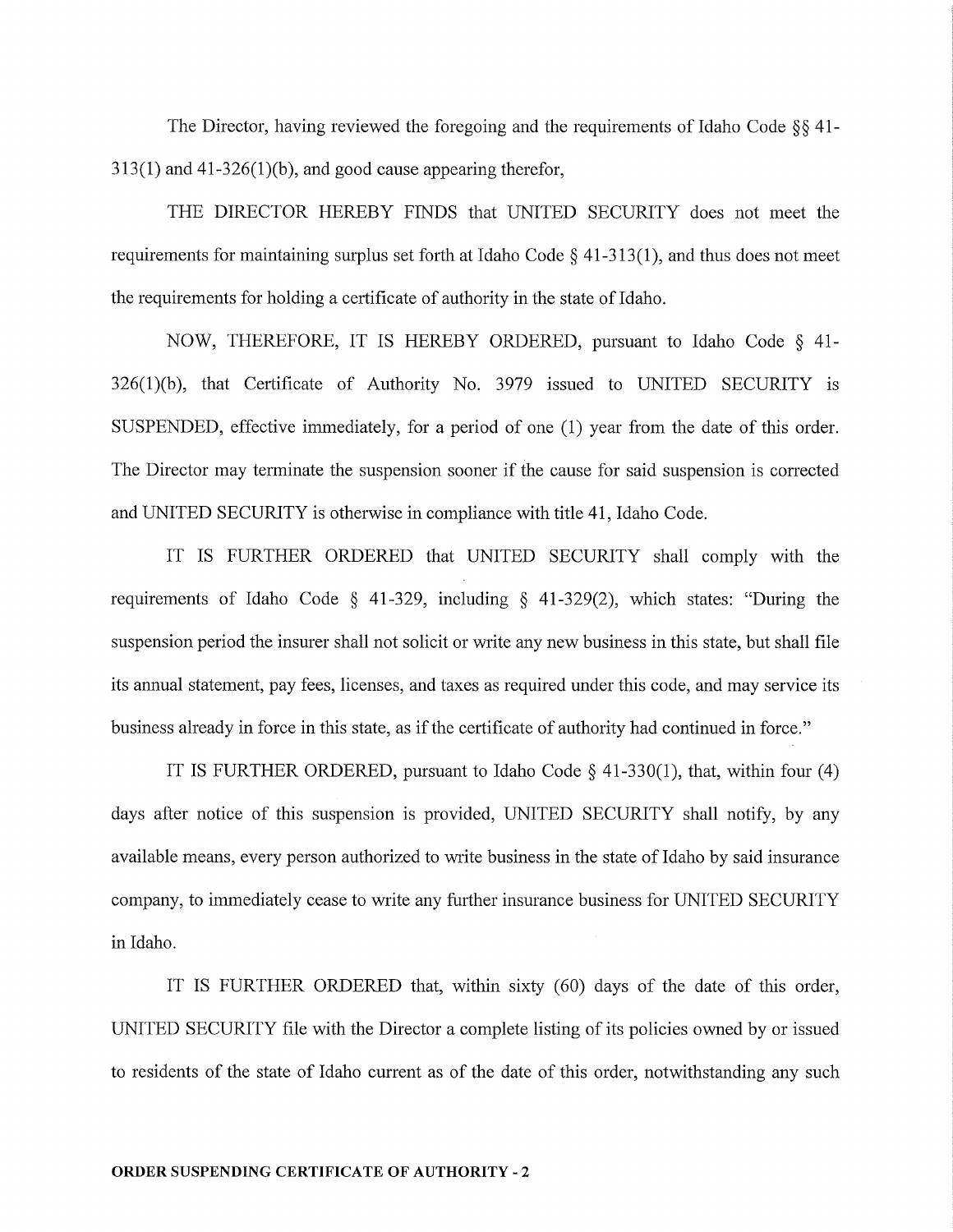listings previously submitted. Such list shall include the name and address of each policyholder and insured, policy type, face amount, and cash surrender value of the policy, as applicable.

IT IS FURTHER ORDERED that UNITED SECURITY shall promptly return Certificate of Authority No. 3979 to the Idaho Department of Insurance, as required by Idaho Code  $\S$  41-323(2).

DATED this  $\ll$  day of May, 2016.

STATE OF IDAHO DEPARTMENT OF INSURANCE

 $-$ DEAN L. CAMERON HO<br>`OF INSURANCE<br>*Quuend* 

Director

#### NOTIFICATION OF RIGHTS

This is a final order of the Director. Any party may file a motion for reconsideration of this final order within fourteen (14) days of the service date of this order. The agency will dispose of the petition for reconsideration within twenty-one (21) days of its receipt, or the petition will be considered denied by operation of law. *See* Idaho Code § 67-5246(4).

Pursuant to Idaho Code §§ 67-5270 and 67-5272, any party aggrieved by this final order or orders previously issued in this case may appeal this final order and all previously issued orders in this case by filing a petition in the district court of the county in which:

- i. A hearing was held,
- ii. The final agency action was taken,
- iii. The party seeking review of the order resides, or operates its principal place of business in Idaho, or
- iv. The real property or personal property that was the subject of the agency action is located.

#### ORDER SUSPENDING CERTIFICATE OF AUTHORITY - 3